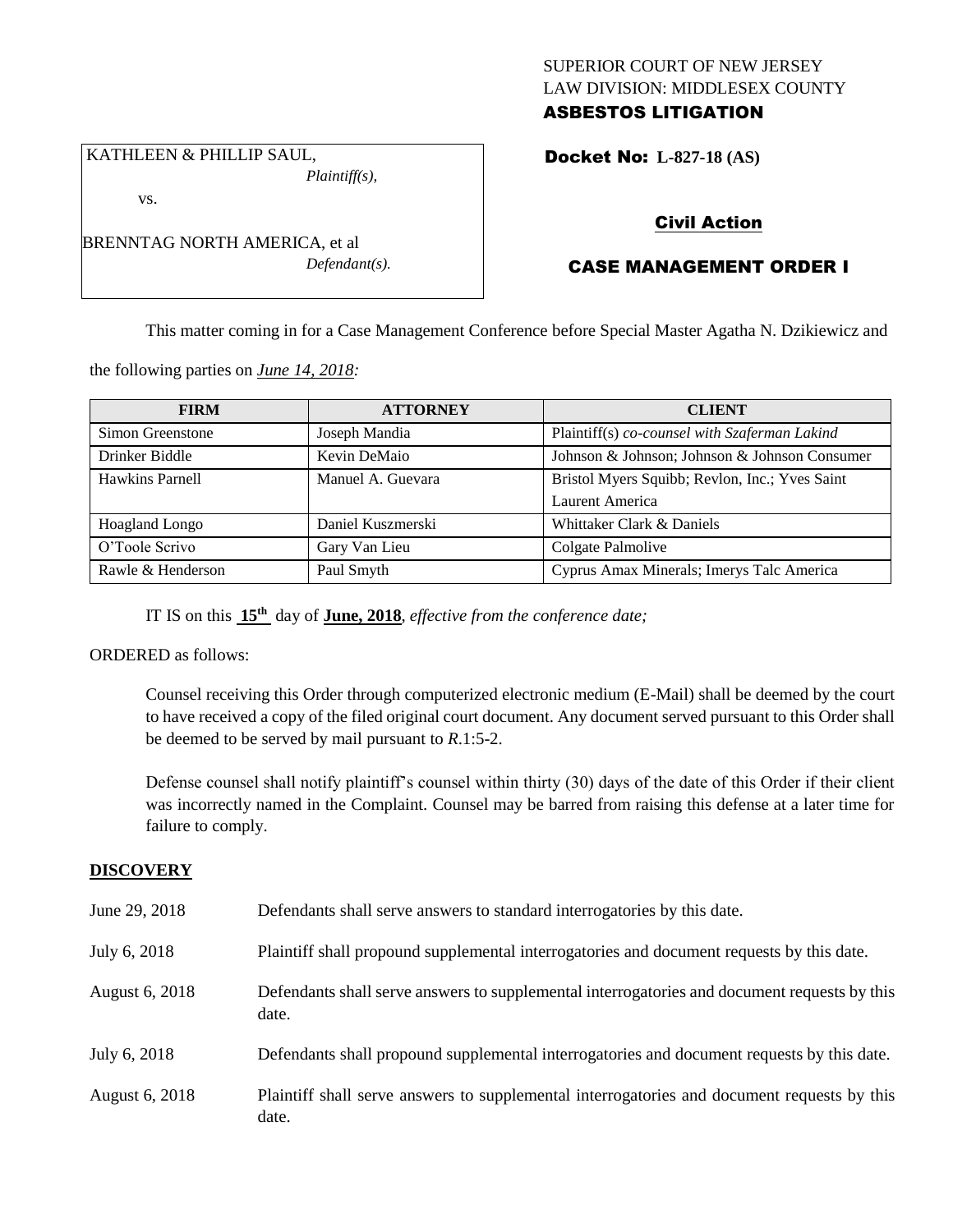- September 28, 2018 Fact discovery, including depositions, shall be completed by this date. Plaintiff's counsel shall contact the Special Master within one week of this deadline if all fact discovery is not completed.
- September 28, 2018 Depositions of corporate representatives shall be completed by this date.

#### **EARLY SETTLEMENT**

December 14, 2018 Settlement demands shall be served on all counsel and the Special Master by this date.

#### **SUMMARY JUDGMENT MOTION PRACTICE**

- October 26, 2018 Plaintiff's counsel shall advise, in writing, of intent not to oppose motions by this date.
- November 9, 2018 Summary judgment motions shall be filed no later than this date.
- December 7, 2018 Last return date for summary judgment motions.

#### **MEDICAL DEFENSE**

- October 31, 2018 Plaintiff shall serve medical expert reports by this date.
- October 31, 2018 Upon request by defense counsel, plaintiff is to arrange for the transfer of pathology specimens and x-rays, if any, by this date.
- January 18, 2019 Defendants shall identify its medical experts and serve medical reports, if any, by this date. In addition, defendants shall notify plaintiff's counsel (as well as all counsel of record) of a joinder in an expert medical defense by this date.

### **LIABILITY EXPERT REPORTS**

- October 31, 2018 Plaintiff shall identify its liability experts and serve liability expert reports or a certified expert statement by this date or waive any opportunity to rely on liability expert testimony.
- January 18, 2019 Defendants shall identify its liability experts and serve liability expert reports, if any, by this date or waive any opportunity to rely on liability expert testimony.

#### **ECONOMIST EXPERT REPORTS**

- October 31, 2018 Plaintiff shall identify its expert economists and serve expert economist report(s), if any, by this date or waive any opportunity to rely on economic expert testimony.
- January 18, 2019 Defendants shall identify its expert economists and serve expert economist report(s), if any, by this date or waive any opportunity to rely on economic expert testimony.

#### **EXPERT DEPOSITIONS**

February 15, 2019 Expert depositions shall be completed by this date. To the extent that plaintiff and defendant generic experts have been deposed before, the parties seeking that deposition in this case must file an application before the Special Master and demonstrate the necessity for that deposition. To the extent possible, documents requested in a deposition notice directed to an expert shall

 $\_$  ,  $\_$  ,  $\_$  ,  $\_$  ,  $\_$  ,  $\_$  ,  $\_$  ,  $\_$  ,  $\_$  ,  $\_$  ,  $\_$  ,  $\_$  ,  $\_$  ,  $\_$  ,  $\_$  ,  $\_$  ,  $\_$  ,  $\_$  ,  $\_$  ,  $\_$  ,  $\_$  ,  $\_$  ,  $\_$  ,  $\_$  ,  $\_$  ,  $\_$  ,  $\_$  ,  $\_$  ,  $\_$  ,  $\_$  ,  $\_$  ,  $\_$  ,  $\_$  ,  $\_$  ,  $\_$  ,  $\_$  ,  $\_$  ,